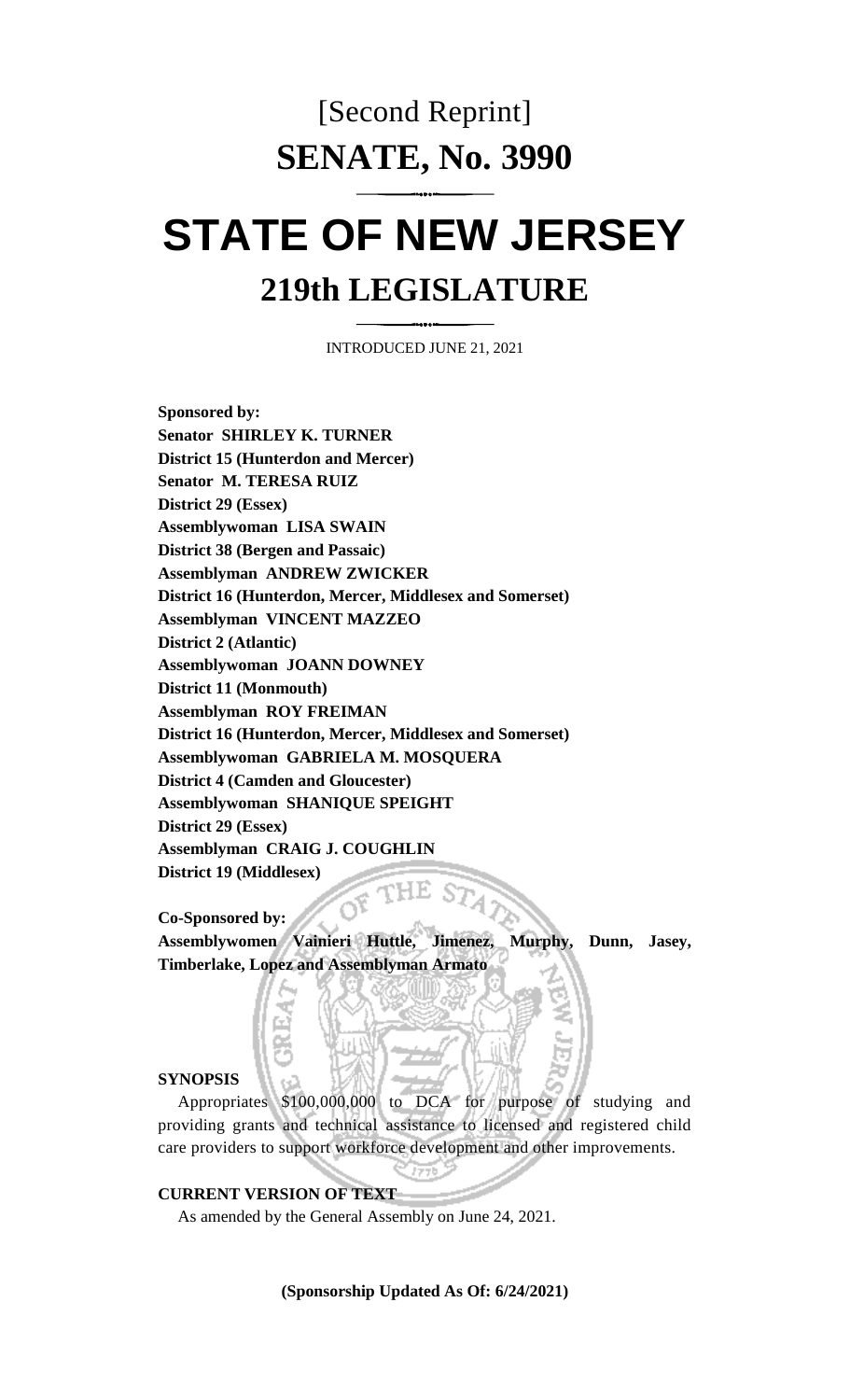**AN ACT <sup>2</sup> [**establishing a child care revitalization fund**]** concerning 2 licensed and registered child care providers<sup>2</sup>, appropriating \$100,000,000, and supplementing Title **<sup>2</sup> [**30**]** 52**<sup>2</sup>** of the New Jersey Statutes. **BE IT ENACTED** *by the Senate and General Assembly of the State of New Jersey:* **[**1. The Legislature finds and declares that: a. Working mothers in New Jersey and across the nation have been disparately affected by child care and school closures during 12 the coronavirus 2019 (COVID-19) pandemic. b. According to the United States Census Bureau, 1.6 million fewer women with school-aged children were actively working in January 2021, when compared with January 2020. c. A Kaiser family Foundation survey conducted in late 2020 found that 30 percent of working mothers interviewed had taken time off from work due to child care or school closures. d. Without access to affordable, high-quality child care, New Jersey's working mothers will continue to face the difficult choice between caring for their young children and their careers. e. Fully-operating schools and licensed child care providers are critical to the New Jersey's reopening plan, as well as the State's economic recovery from the COVID-19 pandemic. f. Too many licensed child care providers have been unable to re-open following pandemic-related closures, due to high operating costs and reduced capacity required to slow the spread of COVID- 19. g. It is in the public interest for the Legislature to create a fund to address the critical child care and economic issues faced by the State's working families and licensed child care providers.**] 1 [**2. a. There is created within the Department of Children and Families a dedicated, non-lapsing fund to be known as the Child Care Revitalization Fund for the purpose of supporting child care providers, licensed pursuant to P.L.1983, c.492 (C.30:5B-1 et seq.), who were severely impacted by high operating costs and reduced capacity required to mitigate the health impact of the coronavirus 2019 (COVID-19) pandemic. b. The Commissioner of the Department of Children and Families, in consultation with the Commissioner of Human Services and the Chief Executive of the Economic Development Authority, shall establish processes by which licensed child care providers may submit, through an online portal, applications for assistance through

**EXPLANATION – Matter enclosed in bold-faced brackets [thus] in the above bill is not enacted and is intended to be omitted in the law.**

**Matter underlined thus is new matter. Matter enclosed in superscript numerals has been adopted as follows: Senate SBA committee amendments adopted June 21, 2021. Assembly floor amendments adopted June 24, 2021.**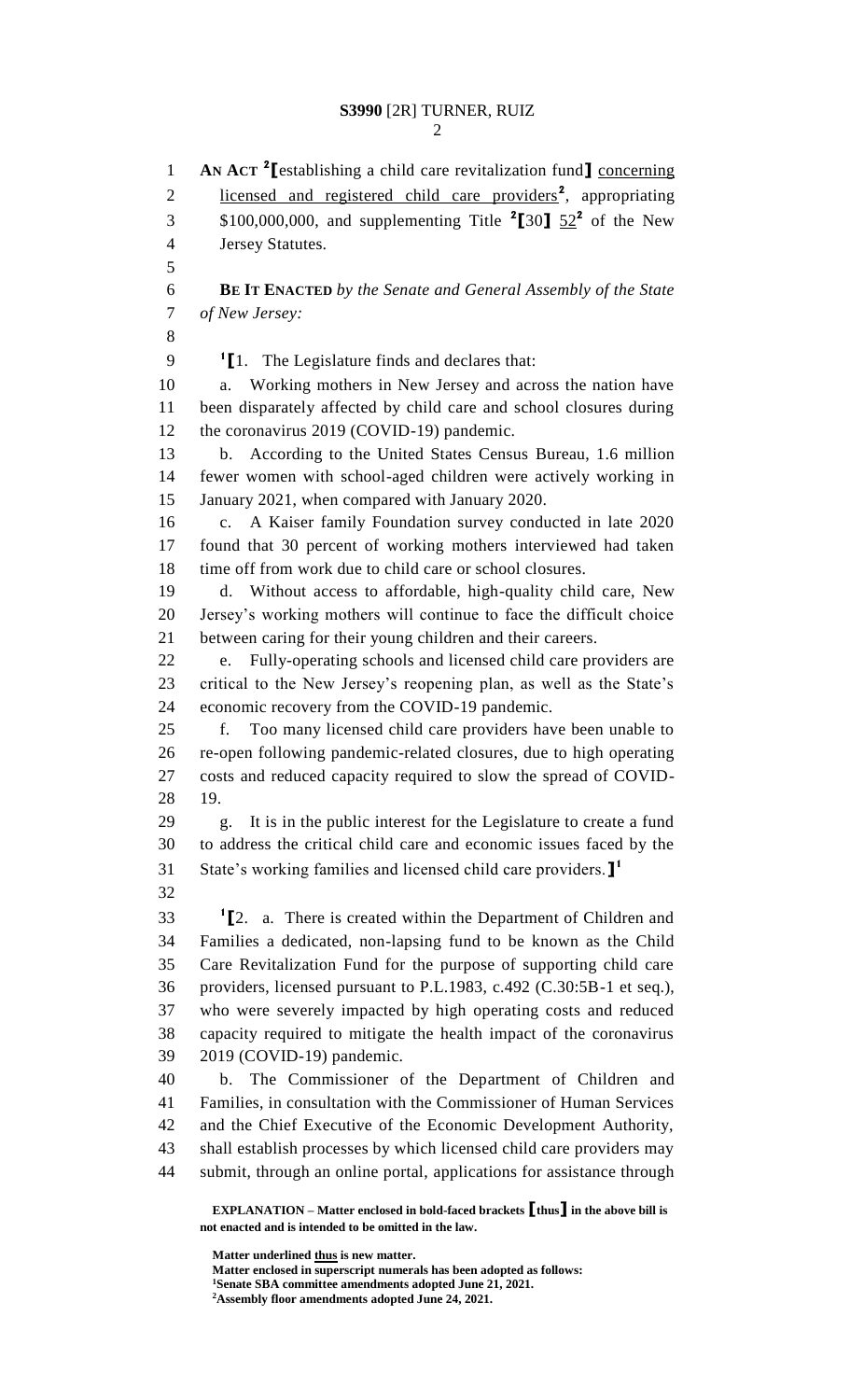the fund, and by which the allocation of resources from the fund may be prioritized. c. Authorized allocations from the fund are to be disbursed to licensed child care providers within 21 days of the department's receipt of a qualifying application, as submitted by a provider through the online portal established pursuant to this act, prior to September 1, 2021. d. The commissioner, pursuant to the "Administrative Procedure Act" P.L.1968, c.410 (C.52:14B-1 et seq.), shall adopt such rules and regulations as necessary to implement the provisions of this act.**] 1 [**3. There is appropriated \$100,000,000 from the General Fund to the Department of Children and Families to effectuate the purposes of this act. **] 1** 17 <sup>1</sup>1. a. There is appropriated to the Division of Disaster Recovery and Mitigation in the Department of Community Affairs \$15,500,000 in federal funds allocated to the State from the federal 20 "Coronavirus State Fiscal Recovery Fund" established pursuant to the federal "American Rescue Plan Act", Pub.L.117-2, and such 22 amounts shall be made available to the Department of Children and Families to create workforce development supports and conduct a 24 child care landscape study, and of such amounts, not more than 2.5 percent, subject to the division's ultimate review and approval, shall be utilized by the Department of Children and Families for organizational, administrative and other work and services, including salaries, equipment, services, and materials necessary to administer the activities authorized by this subsection. The Department of Children and Families shall enter into a memorandum of understanding or grant agreement, as applicable, with the division to effectuate the purposes of this subsection, to establish appropriate administrative costs, and to ensure compliance with federal rules and guidance, including with respect to the "American Rescue Plan Act," Pub.L.117-2. b. The division shall be the State's grant manager for federal "Coronavirus State Fiscal Recovery Funds," and is responsible for ensuring compliance with all applicable federal rules and regulations for this act, including, but not limited to, submitting all required reporting and documentation to the United States Department of the Treasury in accordance with federal rules, including with respect to the "American Rescue Plan Act," Pub.L.117-2. As the State's grant manager for federal "Coronavirus State Fiscal Recovery Funds," the division shall require funds for organizational, administrative, and other work and services, including salaries, services, equipment, and materials necessary to 47 administer the applicable provisions of this act.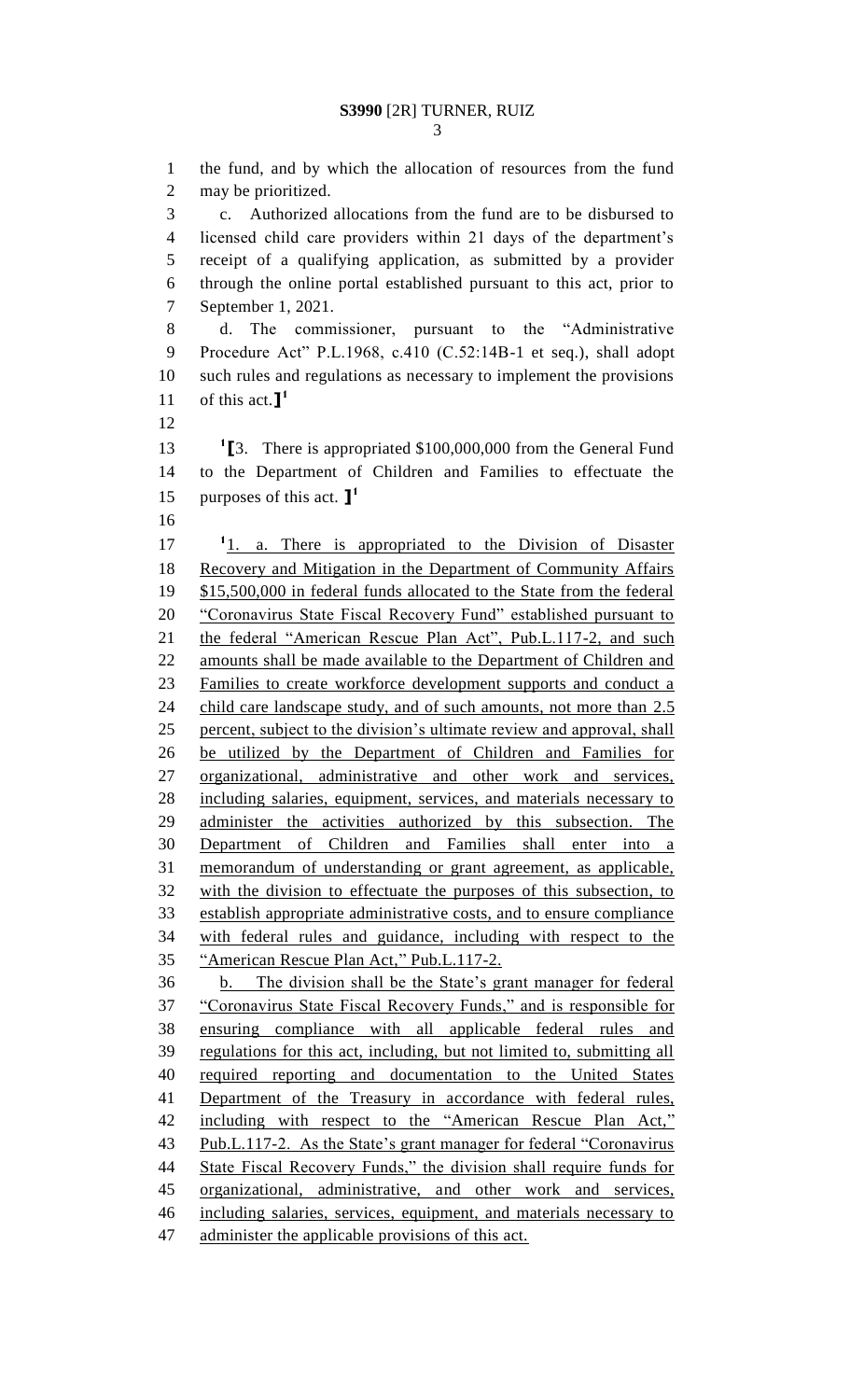### **S3990** [2R] TURNER, RUIZ

 c. Notwithstanding the provisions of subsection a. of this section to the contrary, the division may transfer the uncommitted balance of any funds made available pursuant to this section for any use authorized under this act. The division shall submit notice to the Joint Budget Oversight Committee no less than five calendar days before the date of the transfer. The notice shall indicate the amount of the transferred funds and the purpose for which the funds are transferred.**<sup>1</sup>** 10 <sup>1</sup>2. a. There is appropriated to the Division of Disaster Recovery and Mitigation in the Department of Community Affairs 12 \$54,500,000 in federal funds allocated to the State from the federal 13 "Coronavirus State Fiscal Recovery Fund" established pursuant to 14 the federal "American Rescue Plan Act", Pub.L.117-2, and such amounts shall be made available to the New Jersey Economic Development Authority for the purpose of providing technical 17 assistance to licensed child care providers, registered family child care homes and grants to child care providers for facilities improvements which grants shall be allocated, on a rolling basis, to licensed child care providers, registered family child care homes, 21 and child care providers, and of such amounts, not more than 2.5 percent, subject to the division's ultimate review and approval, shall be utilized by the New Jersey Economic Development Authority for organizational, administrative and other work and services, including salaries, equipment, services, and materials necessary to 26 administer the activities authorized by this subsection. The New Jersey Economic Development Authority shall enter into a memorandum of understanding or grant agreement, as applicable, 29 with the division to effectuate the purposes of this subsection, to establish appropriate administrative costs, and to ensure compliance with federal rules and guidance, including with respect to the "American Rescue Plan Act," Pub.L.117-2. b. The division shall be the State's grant manager for federal "Coronavirus State Fiscal Recovery Funds," and is responsible for ensuring compliance with all applicable federal rules and regulations for this act, including, but not limited to, submitting all required reporting and documentation to the United States Department of the Treasury in accordance with federal rules, including with respect to the "American Rescue Plan Act," Pub.L.117-2. As the State's grant manager for federal "Coronavirus State Fiscal Recovery Funds," the division shall require funds for organizational, administrative, and other work and services, 43 including salaries, services, equipment, and materials necessary to 44 administer the applicable provisions of this act. c. Notwithstanding the provisions of subsection a. of this section to the contrary, the division may transfer the uncommitted 47 balance of any funds made available pursuant to this section for any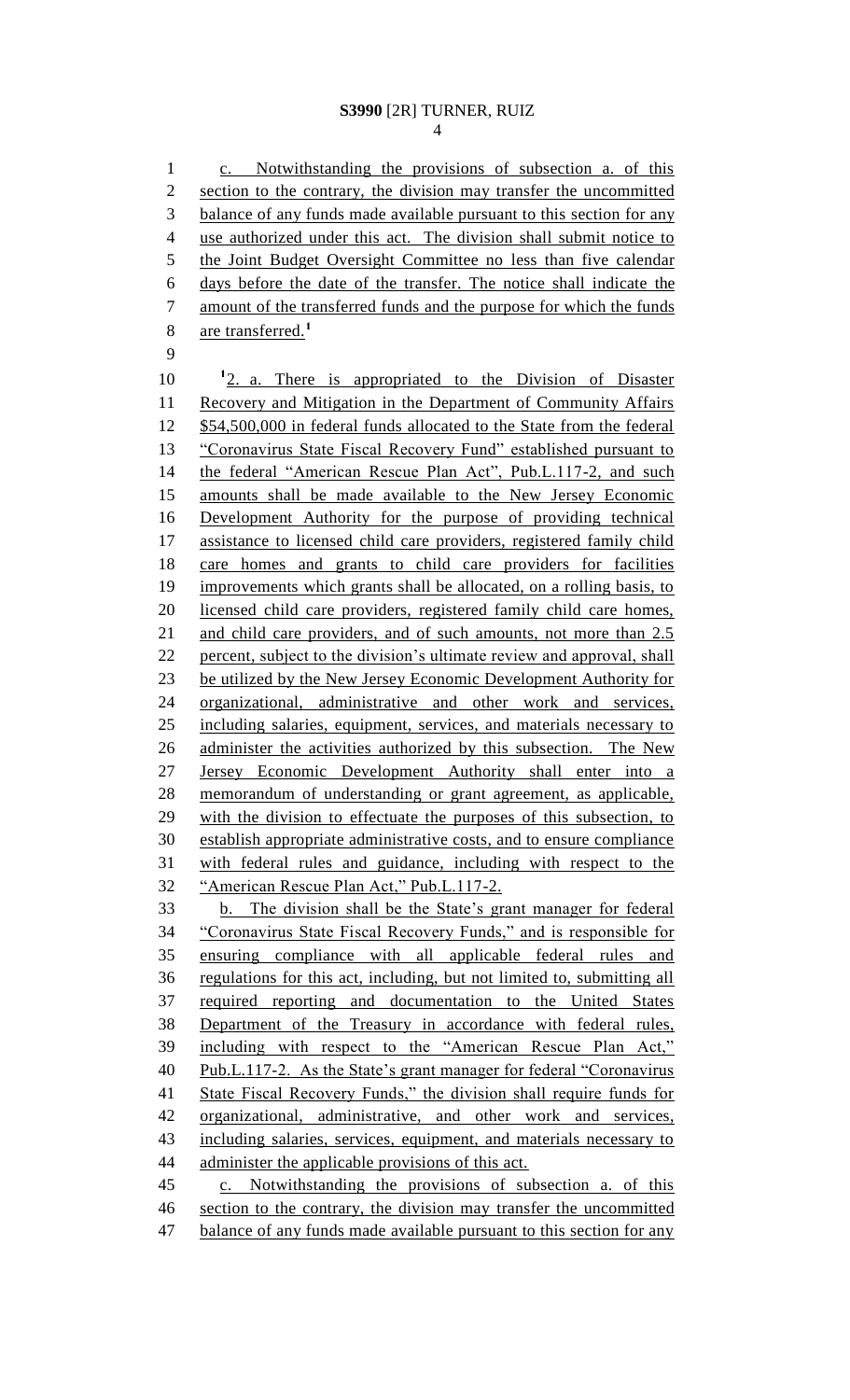## **S3990** [2R] TURNER, RUIZ

1 use authorized under this <sup>2</sup> act<sup>2</sup>. The division shall submit notice to the Joint Budget Oversight Committee no less than five calendar days before the date of the transfer. The notice shall indicate the amount of the transferred funds and the purpose for which the funds are transferred.**<sup>1</sup>** <sup>1</sup>3. a. There is appropriated to the Division of Disaster Recovery and Mitigation in the Department of Community Affairs \$30,000,000 in federal funds allocated to the State from the federal "Coronavirus State Fiscal Recovery Fund" established pursuant to the federal "American Rescue Plan Act", Pub.L.117-2, and such amounts shall be made available to the Department of Human 13 Services for the purpose of providing grants to the licensed child 14 care providers<sup>2</sup>, registered family day care providers,<sup>2</sup> or employees 15 of licensed child care providers <sup>2</sup> or registered family day care 16 providers<sup>2</sup>, which grants shall be allocated, on a rolling basis, to 17 licensed child care providers<sup>2</sup>, registered family day care 18 providers,<sup>2</sup> or employees of licensed child care providers <sup>2</sup> or 19 registered family day care providers<sup>2</sup> within 45 days of the department's receipt of a complete qualifying application, and of 21 such amounts, not more than 2.5 percent, subject to the division's 22 ultimate review and approval, shall be utilized by the Department of Human Services for organizational, administrative and other work and services, including salaries, equipment, services, and materials necessary to administer the activities authorized by this subsection. 26 The Department of Human Services shall enter into a memorandum of understanding or grant agreement, as applicable, with the division to effectuate the purposes of this act subsection, to establish appropriate administrative costs, and to ensure compliance with federal rules and guidance, including with respect to the "American Rescue Plan Act," Pub.L.117-2. b. The division shall be the State's grant manager for federal "Coronavirus State Fiscal Recovery Funds," and is responsible for ensuring compliance with all applicable federal rules and regulations for this section, including, but not limited to, submitting all required reporting and documentation to the United States Department of the Treasury in accordance with federal rules, including with respect to the "American Rescue Plan Act," Pub.L.117-2. As the State's grant manager for federal "Coronavirus State Fiscal Recovery Funds," the division shall require funds for organizational, administrative, and other work and services, including salaries, services, equipment, and materials necessary to 43 administer the applicable provisions of this act. c. Notwithstanding the provisions of subsection a. of this 45 section to the contrary, the division may transfer the uncommitted balance of any funds made available pursuant to this section for any 47 use authorized under this act. The division shall submit notice to